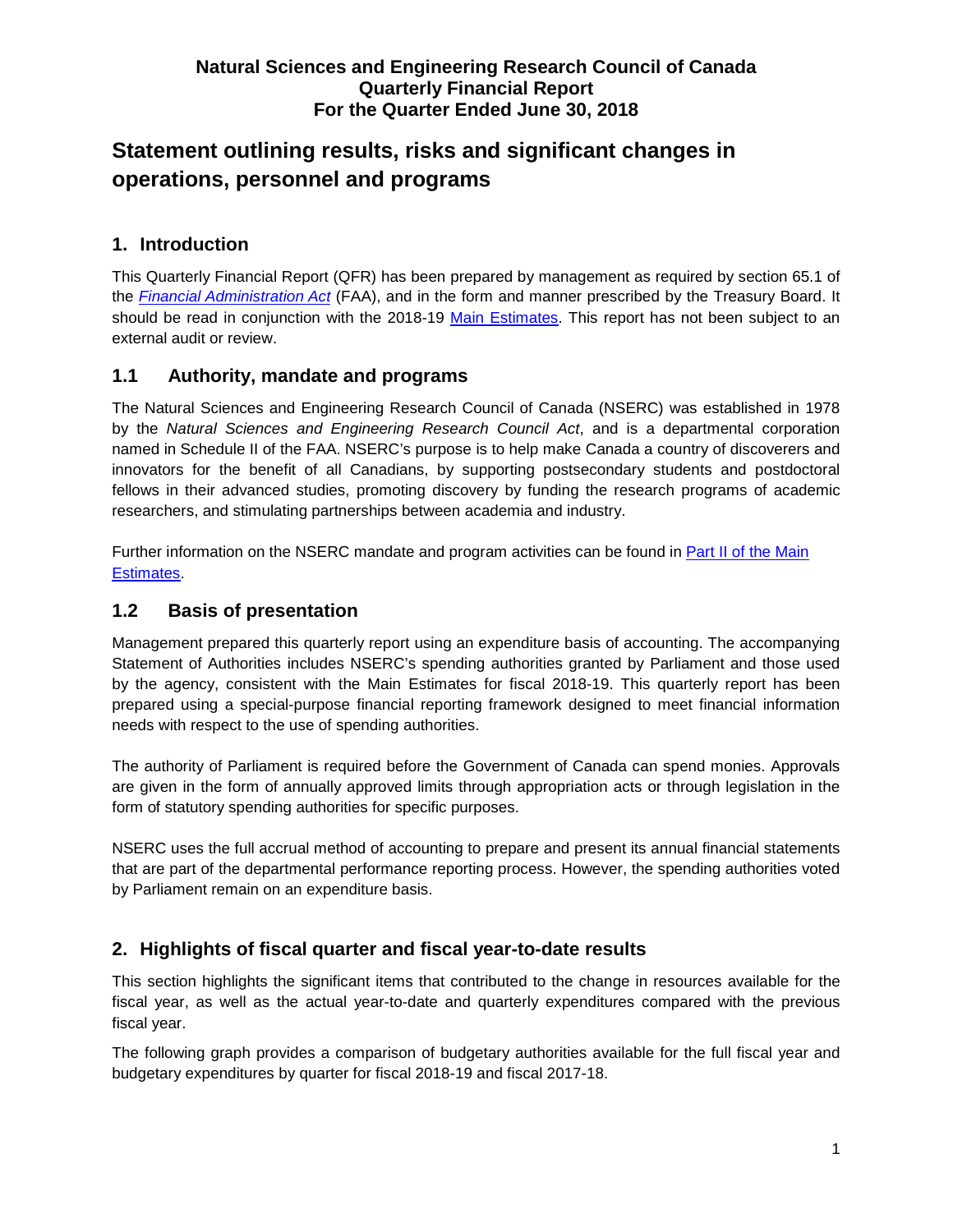

## **2.1 Significant changes to budgetary authorities**

As of June 30, 2018, NSERC's total available authorities for fiscal 2018-19 amounted to \$1,254.5 million. This represents an overall increase of \$47.5 million (3.9%) from the comparative period of the previous year. Of the \$47.5 million, \$46 million relates to an increase in NSERC's grant and scholarship programs (Vote 5), \$1.4 million to an increase in net operating expenditures (Vote 1) and \$0.1 million to an increase in budgetary statutory authorities.

The \$47.5 million variation in NSERC's budgets between the current and previous fiscal years is:

- an increase of \$35.3 million for the Canada First Research Excellence Fund, a tri-agency initiative to help institutions excel globally in research areas that create long-term economic advantages for Canada;
- an increase of \$7.8 million from Budget 2017 for the Canada 150 Research Chairs, a new grant program that has been created to attract international scholars and researchers who are among the top 5–10% in their fields and enhance Canada's reputation as a global centre for innovation, science and research excellence;
- an increase of \$5.0 million from Budget 2017 for the extension of the College and Community Social Innovation Fund;
- an increase of \$2.4 million from Budget 2017 for the PromoScience Program to support science, technology, engineering and mathematics learning activities for youth;
- an increase of \$2.1 million for the Business-Led Network Centres of Excellence due to a variation in payment schedule and ending of an award cycle;
- an increase of \$1.5 million to Centres of Excellence for Commercialization and Research program to support world-renowned researchers and their teams, to establish ambitious research programs at Canadian universities;
- an increase of \$1.4 million for negotiated salary adjustments; and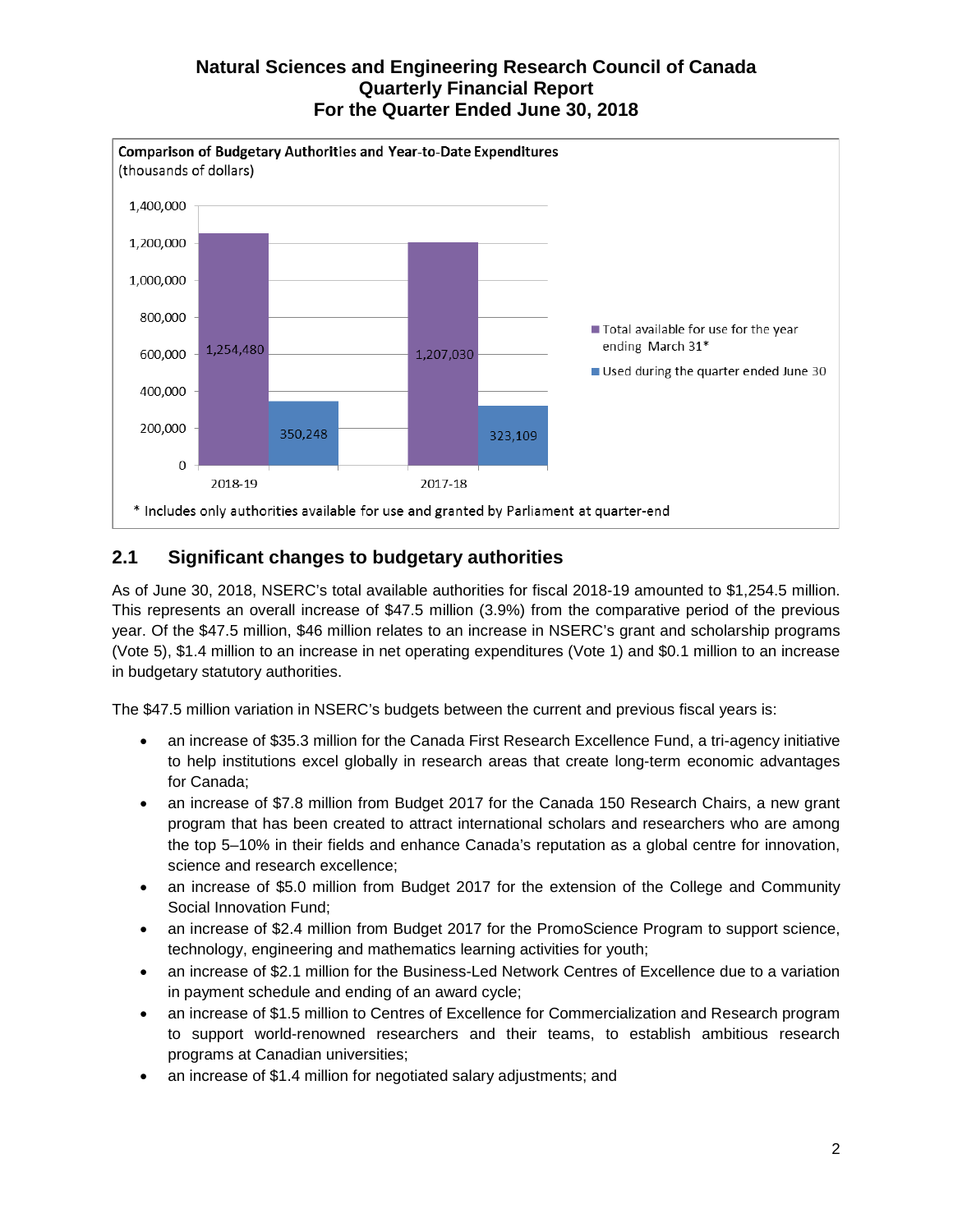• a decrease of \$8.0 million for the Canada Excellence Research Chairs Program due to the ending of an award cycle.

### **2.2 Significant changes to authorities used**

### **Year-to-date spending**

The following table provides a comparison of cumulative spending by vote for the current and previous fiscal years.

#### **Year-to-date budgetary expenditures used at quarter end**

| 2018-19 | 2017-18 | Variance |
|---------|---------|----------|
|         |         |          |
| 10.6    | 9.8     | 0.8      |
| 1.5     | 1.7     | (0.2)    |
| 338.2   | 311.6   | 26.6     |
| 350.3   | 323.1   | 27.2     |
|         |         |          |

Total budgetary expenditures amounted to \$350.3 million at the end of the first quarter of fiscal 2018-19, compared to \$323.1 million reported in the same period in the previous fiscal year.

#### **Grants and scholarships:**

At the end of the first quarter of 2018-19, the grant and scholarship expenses increased by \$26.6 million, compared to what was reported in the same period of the previous fiscal year. The differences are attributable to the following:

- an increase of \$8.8 million for the Canada First Research Excellence Fund, due to expanded program authorities and timing differences;
- a decrease of \$1.1 million for the Canada Excellence Research Chairs Program, due to the ending of the first award cycle; and
- a net increase of \$18.9 million due to timing differences on payments.

#### **Operating expenditures:**

Operating expenditures for the first quarter of fiscal 2018-19 are in line with the same period of the previous year.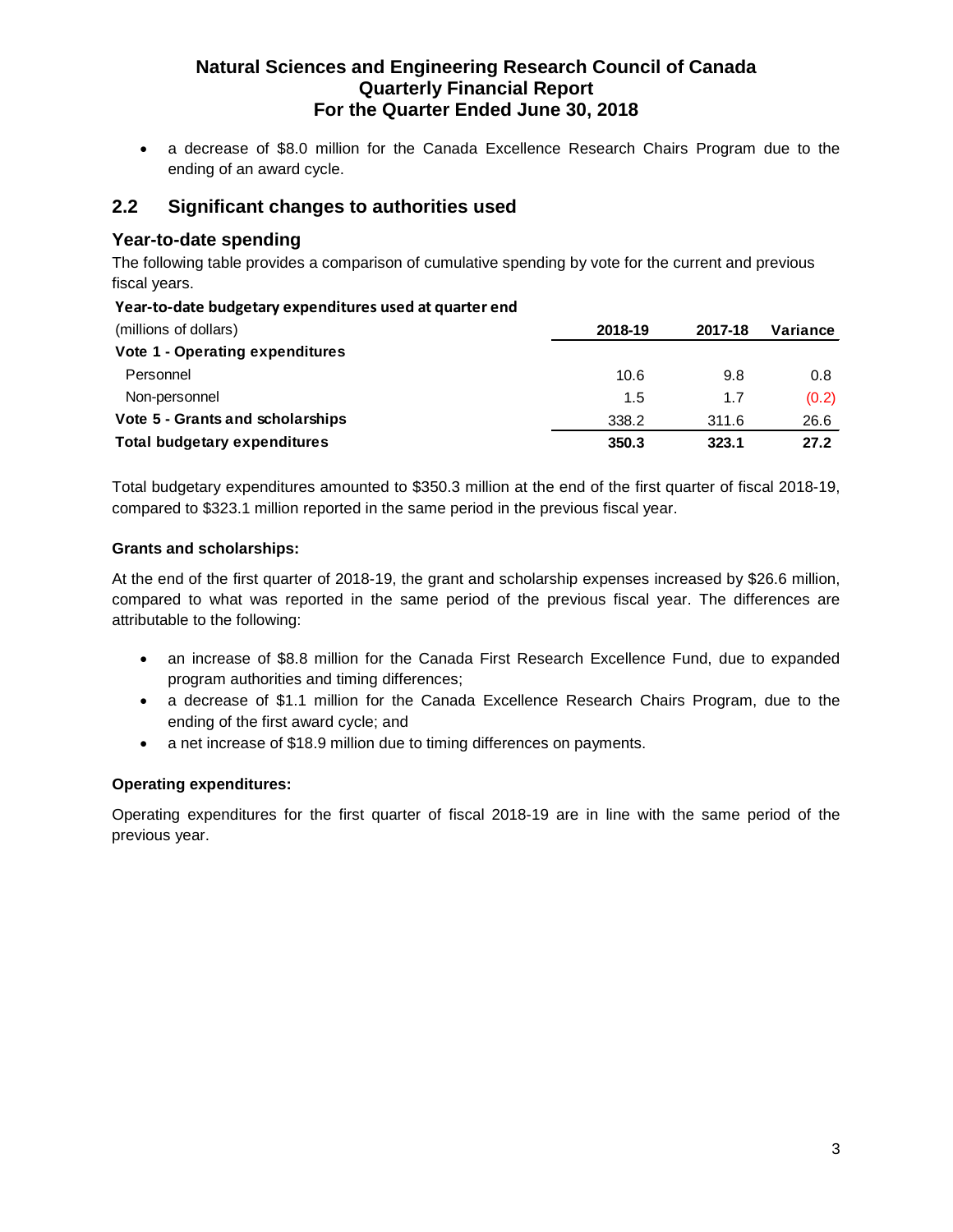

The total authorities used during the first quarter (\$350.3 million) of fiscal 2018-19 represent 28% of total available authorities (\$1,254.5 million).

## **3. Risks and uncertainties**

Through the corporate risk identification exercise, NSERC annually identifies corporate level risks and develops response measures to minimize their likelihood and/or impact. Senior management closely follows the risks listed below to ensure they are continuously mitigated and that the residual risk level is acceptable.

#### **Strategic risk 1- NSERC may face challenges adjusting in a timely way to government policy decisions resulting from Canada's Fundamental Science Review and Innovation Agenda.**

NSERC will work within its existing governance, planning, and priority-setting mechanisms to adapt to changing priorities in delivering on its core mandate and NSERC 2020 strategic goals.

As a member of the [Canada Research Coordinating Committee](http://www.ic.gc.ca/eic/site/icgc.nsf/eng/07620.html) (CRCC), NSERC works with the Social Sciences and Humanities Research Council (SSHRC) and the Canadian Institutes of Health Research (CIHR) (the agencies) to achieve greater harmonization, integration and coordination of research-related programs and policies. The goal is to address issues of common concern to the agencies and the Canada Foundation for Innovation (CFI). All CRCC members are working closely and with the research community to develop new programming and initiatives in five priority areas, as mandated by the minister of Science and Sport.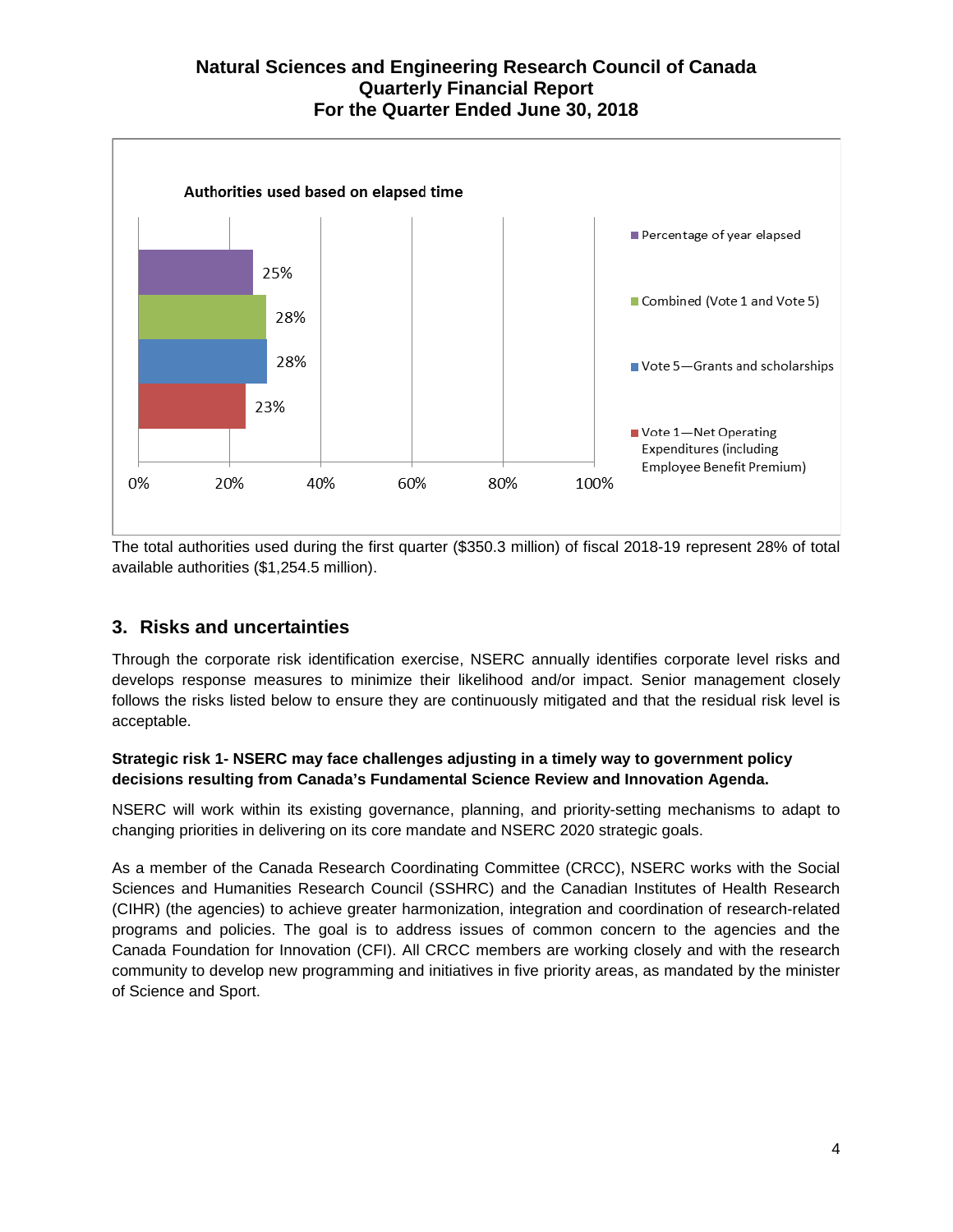#### **Strategic Risk 2- NSERC, as a small agency, may be limited in its ability to reallocate/use resources effectively to meet operational needs and respond to government priorities.**

Implementing the NSERC 2020 strategic plan will continue to involve consultations with external stakeholders to ensure the plan remains responsive to Canadian stakeholder needs and aligns with government priorities. NSERC will assess and prioritize government-wide initiatives to define a resource plan linking project decisions and human/financial resources.

To ensure the most efficient delivery of its programs, NSERC requires a robust, adaptable information solution that facilitates the grant application and award management process. To address challenges associated with aging and disparate technology, NSERC is working together with SSHRC and CIHR to develop a shared, harmonized grants management system. In light of the critical importance of information infrastructure in delivering programs and tracking results, the agencies have developed joint governance structures to oversee the project and investment planning and to ensure business continuity.

In addition, NSERC will implement its People Strategy Action Plan to ensure that the workforce is well prepared to adapt to change and to promote workplace wellness and mental health.

Read more about [NSERC's key strategic risks](http://www.nserc-crsng.gc.ca/NSERC-CRSNG/Reports-Rapports/DP/2018-2019/supplementary/t5_eng.asp) for the current year.

#### **4. Significant changes related to operations, personnel and programs**

In Budget 2018, the Government of Canada announced historic new investments in science, technology and innovation, including more than \$1.7 billion over five years to support the next generation of Canadian researchers through Canada's granting agencies and research institutes. NSERC funding announced in the federal budget entails:

- \$354.7 million over five years (\$90.1 million per year ongoing) to support fundamental research;
- \$140 million over five years (\$30 million per year ongoing) for the Colleges and Community Innovation Program;
- \$82 million over five years (\$20 million per year ongoing) for the Canada Research Chairs Program;
- \$15 million over five years for increasing diversity in science; and
- consolidation of the Engage Grants (including Engage Plus Grants), Industrial Research Chairs, Connect Grants, Strategic Partnership Grants for Networks and Projects, Experience Awards, and the Collaborative Research and Development Grants into a single grant program.

The data discussed throughout this QFR does not include the Budget 2018 amounts presented above.

In June 2018, the Honourable Kirsty Duncan, minister of Science and Sport, met the CRCC to outline her expectations for transformative change in the research community. The minister launched the CRCC in October 2017 to deliver on priorities that include:

- bringing greater harmony and coordination to research-related programs and policies in Canada and addressing common concerns across the agencies and the CFI;
- improving equity, diversity and inclusion across the research spectrum; and
- developing, in partnership with Indigenous communities, an interdisciplinary Indigenous research and training model that contributes to reconciliation with First Nations, Métis and Inuit.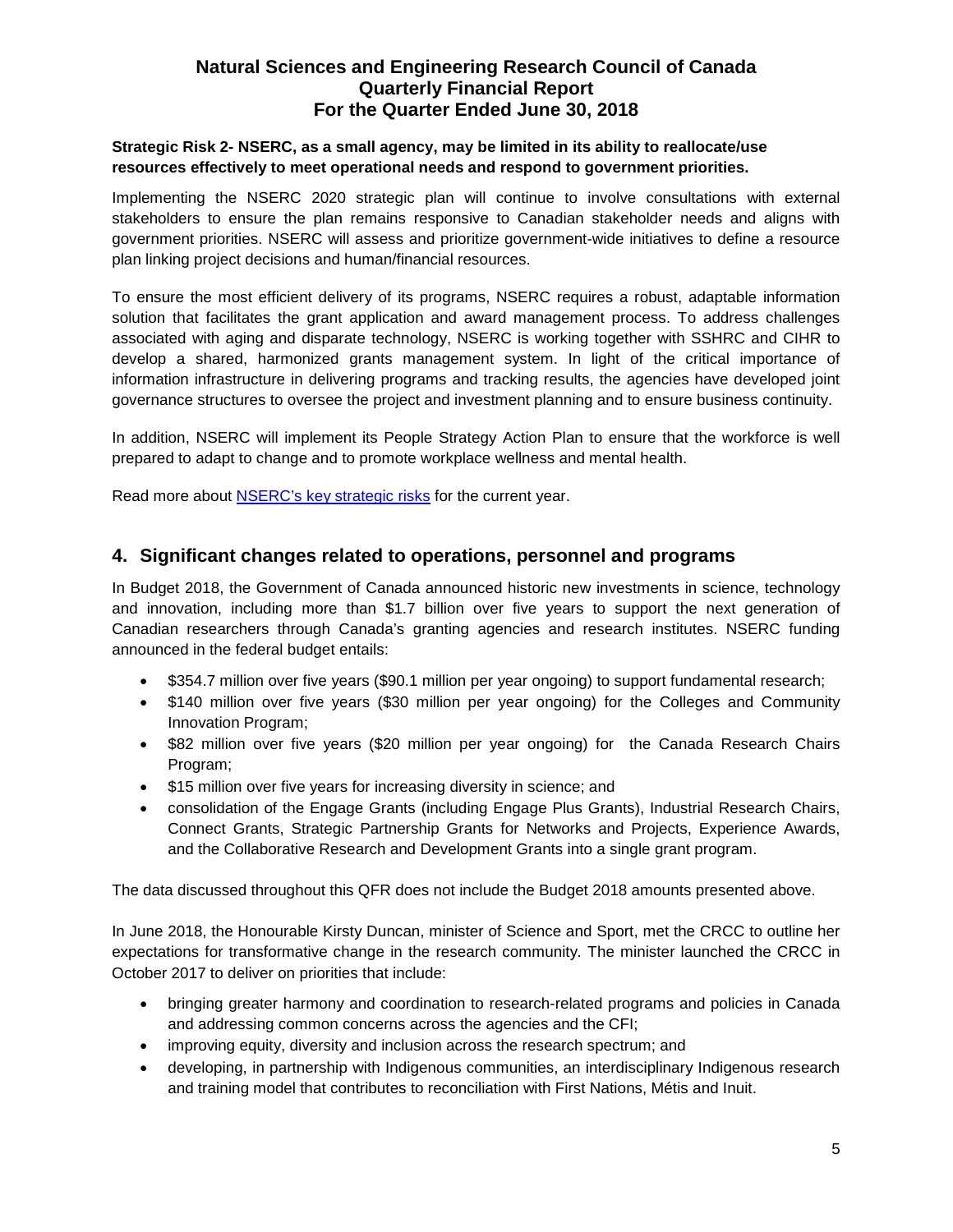The committee consists of:

- the president of NSERC;
- the president of SSHRC;
- the president of CIHR;
- the president of the CFI;
- the president of the National Research Council Canada;
- the chief science advisor;
- the deputy minister of Health Canada; and
- the deputy minister of Innovation, Science and Economic Development Canada.

Approved by:

Original signed by Original signed by

**August 29, 2018**

**B. Mario Pinto, PhD, FCIC, FRSC President, NSERC**

**Ottawa, Canada**

**Patricia Sauvé-McCuan Vice-President and Chief Financial Officer, NSERC**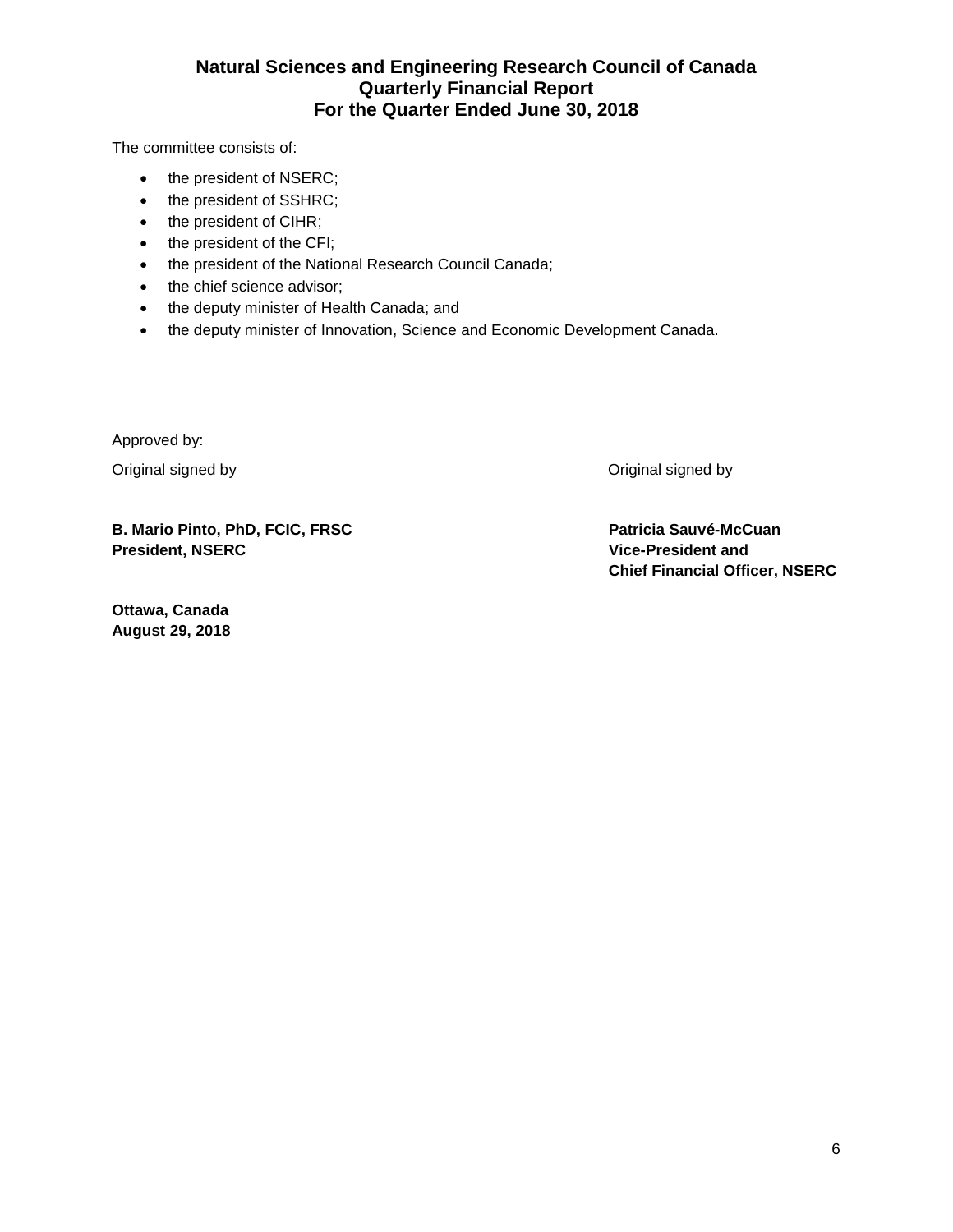## **5. Statement of authorities (unaudited)**

|                                                                                                                      | Fiscal year 2018-19                                                  |                                                   |                                        |                                                                             | Fiscal year 2017-18                               |                                        |  |  |
|----------------------------------------------------------------------------------------------------------------------|----------------------------------------------------------------------|---------------------------------------------------|----------------------------------------|-----------------------------------------------------------------------------|---------------------------------------------------|----------------------------------------|--|--|
| (in thousands of dollars)                                                                                            | Total available<br>for use for the<br>year ending<br>March 31, 2019* | Used during the<br>quarter ended<br>June 30, 2018 | Year-to-date<br>used at<br>quarter-end | <b>Total available</b><br>for use for the<br>year ending<br>March 31, 2018* | Used during the<br>quarter ended<br>June 30, 2017 | Year-to-date<br>used at<br>quarter-end |  |  |
| Vote 1 - Net Operating Expenditure                                                                                   | 46,122                                                               | 10,752                                            | 10,752                                 | 44,692                                                                      | 10,297                                            | 10,297                                 |  |  |
| Vote 5 – Grants and Scholarships                                                                                     | 1,202,908                                                            | 338,178                                           | 338,178                                | 1,156,972                                                                   | 311,615                                           | 311,615                                |  |  |
| <b>Budgetary Statutory Authorities</b>                                                                               |                                                                      |                                                   |                                        |                                                                             |                                                   |                                        |  |  |
| Contributions to the employee benefit plan                                                                           | 5,362                                                                | 1,318                                             | 1,318                                  | 4,787                                                                       | 1,197                                             | 1,197                                  |  |  |
| Spending of revenues pursuant to subsection 4 (2) of<br>the Natural Sciences and Engineering Research<br>Council Act | 88                                                                   | ٠                                                 | $\overline{\phantom{a}}$               | 579                                                                         |                                                   |                                        |  |  |
| <b>Total Budgetary Authorities</b>                                                                                   | 1,254,480                                                            | 350,248                                           | 350,248                                | 1,207,030                                                                   | 323,109                                           | 323,109                                |  |  |

\* Includes only authorities available for use and granted by Parliament at quarter-end.